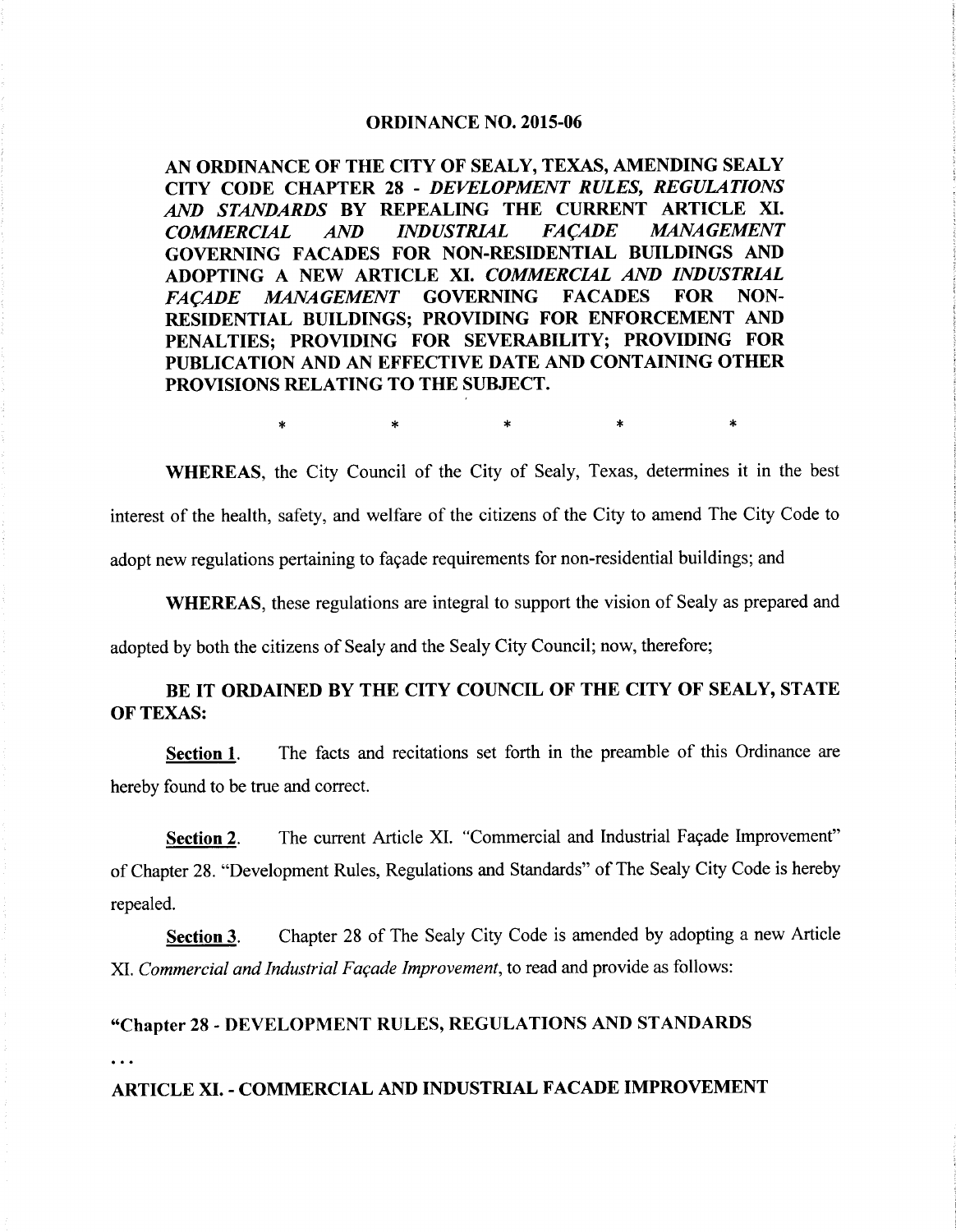#### Sec. 28-100. - Statement of intent.

The City Council has determined that establishing minimum standards for exterior building finishes for nonresidential structures protects and advances the general welfare of the community by, among other things:

 $(a)$  Enhancing and protecting the aesthetic interests of the community;

b Providing for the structural integrity safety durability and improved maintenance of the facade of buildings

c Protecting property values and lessening the impact commercial properties may have on surrounding residential development; and

(d) Promoting economic development by making the community a more desirable place to live and shop

#### Sec. 28-101. - General regulations.

(a) This article applies to all nonresidential buildings constructed after January 23, 2010.

b Any repair or alteration that involves more than <sup>50</sup> percent of the exterior walls of <sup>a</sup> building constructed prior to January 23 2010 and any repair addition or alteration to a building constructed after January 23, 2010, must comply with this article.

c The Director of Planning and Community Development reserves the right to refer any proposed exterior building design elevations to the Planning Commission and City Council for their review and approval, respectively, whenever it's not apparent if a proposed building design will satisfy the spirit and intent of any section of these exterior building design regulations

(d) For purposes of implementing the requirements of this chapter, the following terms are defined

- (1) Commercial: Any activity involving the wholesale or retail sale of goods or services for profit. For the purposes of implanting these requirements, the term "commercial" shall also apply to offices, institutional uses, contractor businesses and apartment complex development
- (2) Business Park, Research Park, Light/Flex Industrial: Synonymous terms that describe uses that are developed that is planned, developed and operated as an integrated facility for a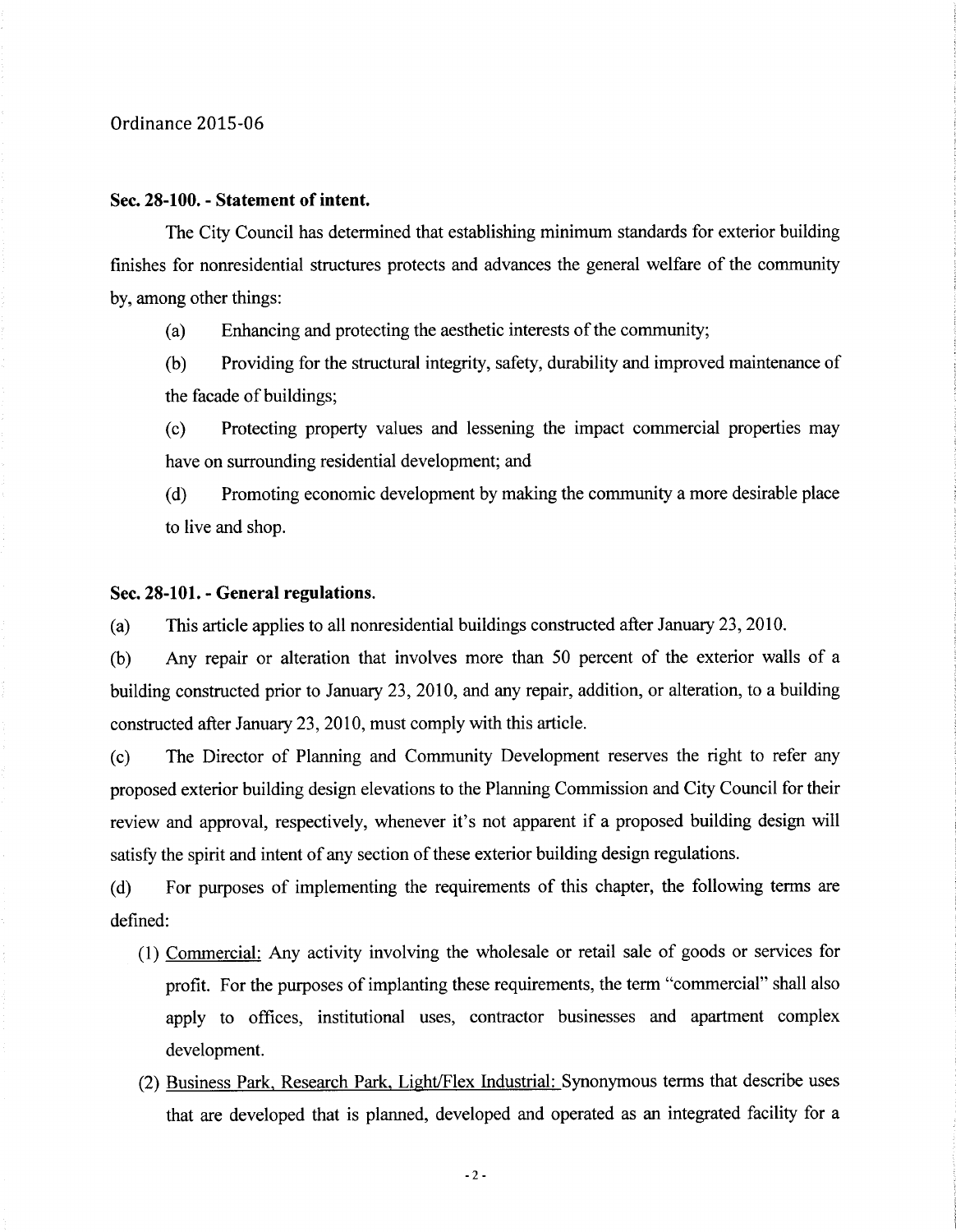number of industrial and related commercial uses in a manner where accesses, truck circulation, truck maneuvering for loading/unloading, storage, parking, and utility needs are coordinated in a manner where the development blends into the urban landscape with a corporate or campus-like design aesthetic to completely screen the more intensive aspects of the business park behind the buildings in the business park Light industrial development with a single, or a few uses, can achieve the same design appeal by the method in which the site plan of property is conceived

- (3) Heavy Industrial/Distribution: An establishment engaged in the manufacture, processing, assembly, compacting, packaging or compounding and/or treatment of raw materials or the transportation, storage or distribution of such materials.
- (4) Self-Service Storage Facility: A facility including buildings or structures containing space of variable sizes that are leased or rented on an individual basis and used for the indoor or outdoor storage of excess property, vehicles, recreational equipment and other equipment.

# Sec. 28-102. - Commercial Facade and Exterior Finish standards.

(a) Facades greater than 100 feet in length, measured horizontally, shall incorporate wall plane projections or recesses having <sup>a</sup> depth of at least three percent of the length of the facade and extending at least 20 percent of the length of the facade. No uninterrupted length of any facade shall exceed 100 horizontal feet

b Ground floor facades that face public streets shall have arcades display windows entry areas, awnings, or other such features along no less than 60 percent of their horizontal length.

(c) Where principal buildings contain additional, separately owned stores which occupy less than 10,000 square feet of gross floor area, with separate, exterior customer entrances:

1 The street level facade of such stores shall be transparent between the height of three feet and eight feet above the walkway grade for no less than 60 percent of the horizontal length of the building facade of such additional stores

(2) Windows shall be recessed and should include visually prominent sills, shutters, or other such forms of framing

 $-3-$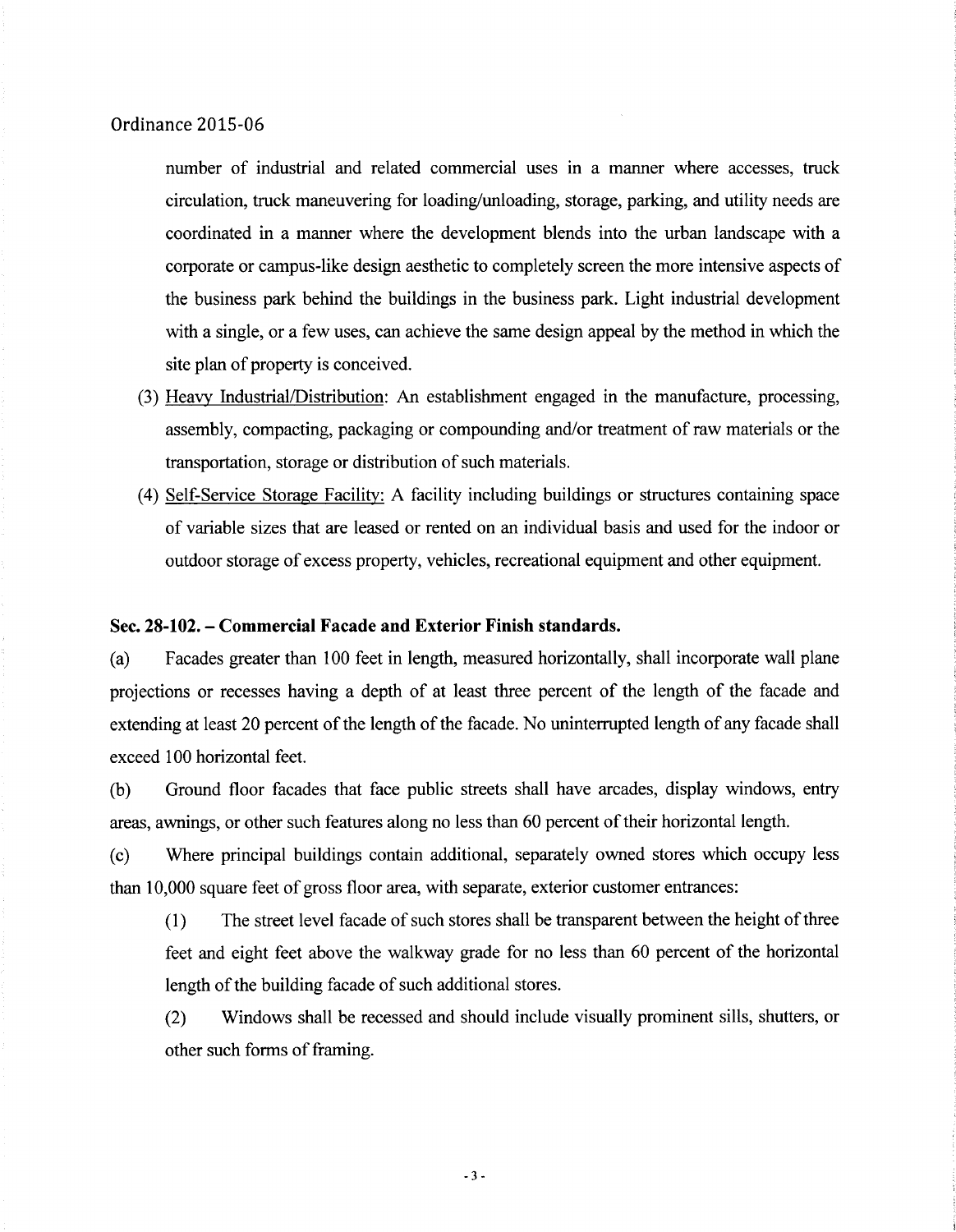(d) Building facades must include a repeating pattern that shall include no less than three of the elements listed below At least one of these elements shall repeat horizontally All elements shall repeat at intervals of no more than 30 feet, either horizontally or vertically.

 $(1)$  Color change.

(2) Texture change.

(3) Material module change.

4 Expression of architectural or structural bay through <sup>a</sup> change in planes not less than 12 inches in width, such as an offset, reveal, or projecting rib.

#### Sec. 28-103. – Commercial Roofs standards.

Roofs shall have no less than two of the following features

a Parapets concealing flat roofs and rooftop equipment such as HVAC units from public view The average height of such parapets shall not exceed <sup>15</sup> percent of the height of the supporting wall and such parapets shall not at any point exceed one-third of the height of the supporting wall. Such parapets shall feature three dimensional cornice treatments.

(b) Overhanging eaves, extending no less than three feet past the supporting walls.

(c) Sloping roofs that do not exceed the average height of the supporting walls, with an average slope greater than or equal to one foot of vertical rise for every three feet of horizontal run and less than or equal to one foot of vertical rise for every one foot of horizontal run.

(d) Three or more roof slope planes.

#### Sec. 28-104. – Commercial Materials and colors standards.

(a) Principal exterior building materials shall be of high quality. Materials for the exterior building facades shall include, but not limited to, brick, wood, sandstone, other native stone, decorative finished metals, standing seam metal, or tinted or textured concrete masonry units. Additional acceptable building finish materials include, but are not limited to, exterior insulation finish system (EIFS), stucco, decorative cast stone, block glass, faux stone, over-sized CMU (faux brick), and clay and/or concrete tiles. The use of curtain glass shall be permitted as an accent material, less than 50% of the facade of any building.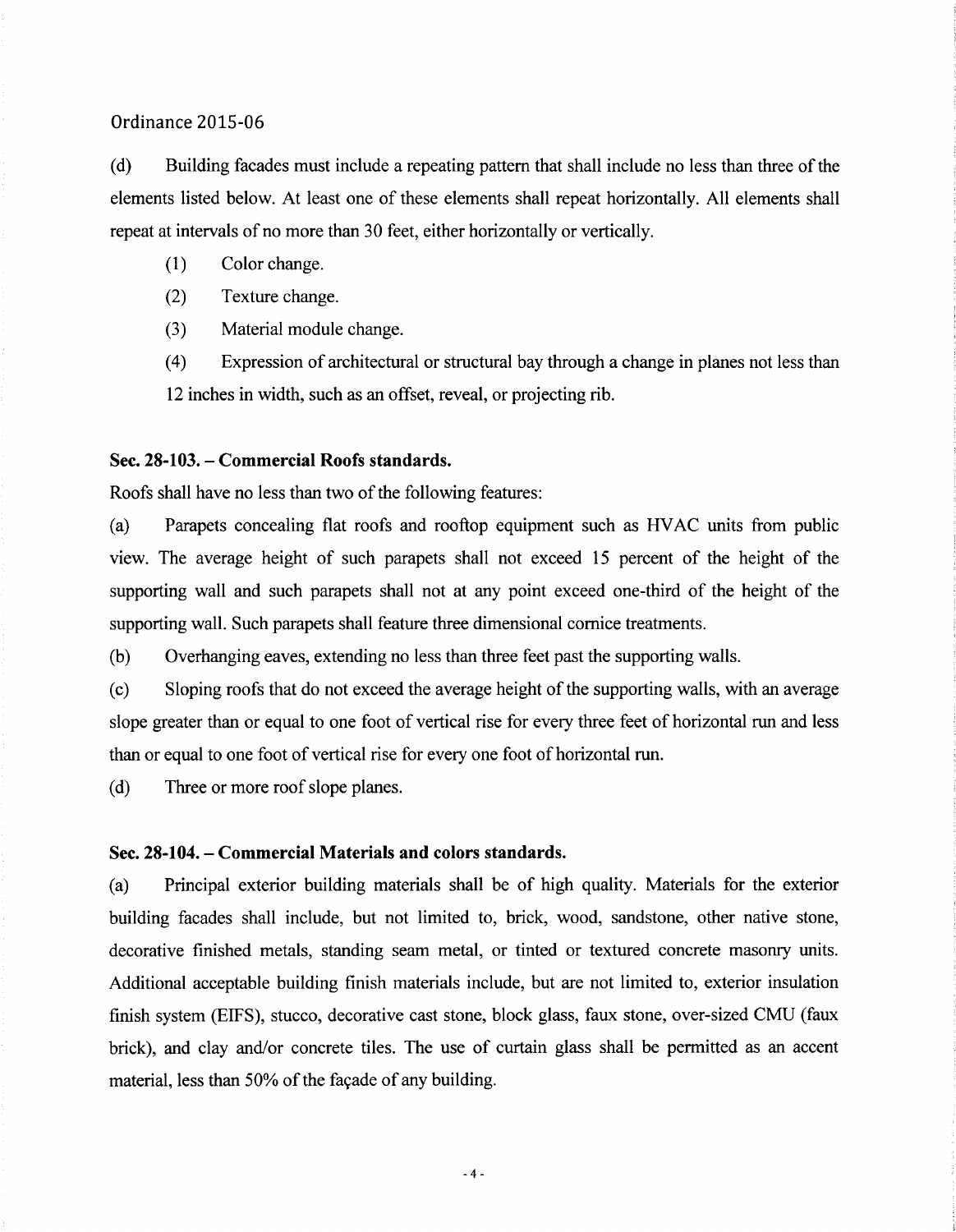Due to variety of architectural insulated metal wall panels products, applications and design, this material may be approved on <sup>a</sup> case by case basis based on approval of a building elevation that shows that the proposed application is consistent with the spirit and intent of these regulations When this material is used as an accent material  $\leq$  25% of any building facade facing a street rightof-way, the use of this material may be permitted administratively if the proposed material satisfies the intent of these regulations, as expressed in Section 28-100 of this chapter. If it's not clear if a proposed material satisfies the intent of these regulations, the Director may invoke the process the intent of these regulations, as expressed in Section 28-100 of this chapter. If it's not clear if a<br>proposed material satisfies the intent of these regulations, the Director may invoke the process<br>described in Section is less than 50% of a façade facing a street right-of-way, the use of the material shall be subject to Planning Commission approval. For applications greater than 50% of a building façade facing a street right-of-way, the use of the material shall be subject to Planning Commission review and City Council approval. When considering these products, the architectural metal wall panel product that is proposed to be utilized as an exterior building finish must be articulated, not have an unfinished metal or hardy plank appearance and must enhance the overall design of the building. The City may reject the use of this material if the overall appearance of the building in which the material is proposed will not satisfy the spirit and intent of these design regulations.

- 1 Pre fabricated steel panels may be used on the building exterior sides and rear However if the building is on a corner lot and/or the lot abuts more than one street each street side of the building exterior shall be of high quality materials such as, but not limited to, brick, wood, sandstone, other native stone, decorative finished metals, standing seam metal, or tinted or textured concrete masonry units. The use of architectural insulated metal wall panels products, applications and design, this material may be approved on a case by case basis, based on approval of a building elevation that shows that the proposed application is consistent with the spirit and intent of these regulations,
- 2 The use of curtain glass shall be subject to the same design standards described above for architectural insulated metal wall panels products and shall require Planning Commission architectural insulated metal wall panels products and shall require Planning Commission<br>and City Council reviews and approvals as stipulated in Section 28-104(a) for architectural insulated metal wall panels products

(b) Facade colors shall be low reflectance, with subtle, neutral or earth tone colors. The use of high intensity colors, metallic colors, or fluorescent colors is prohibited. The City of Sealy Planning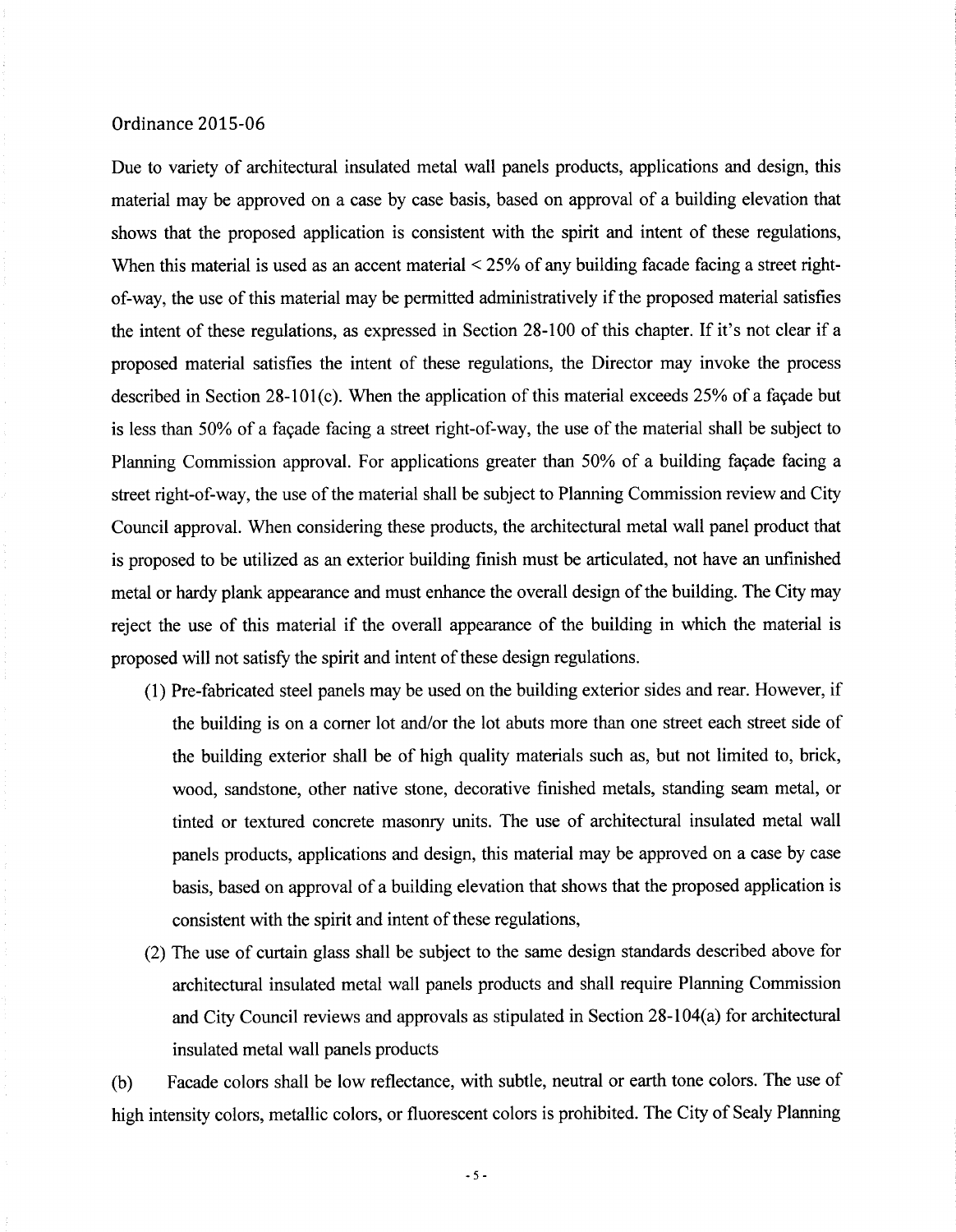and Community Development Department shall maintain the color chart of Primary and accent building colors shall first and foremost be compatible with surrounding development and appropriate for the color pallet of Southeast Texas. In locations where there is not an identifiable, predominant color pallet, local color preferences are earth tones and Acme "Cranberry Red".

(c) Building trim and accent areas may feature brighter colors, including primary colors, but neon tubing shall not be an acceptable feature for building trim or accent areas

(d) Principal exterior building materials should not include smooth-faced concrete block, untextured or smooth faced tilt-up concrete panels, or pre-fabricated steel panels. If a building is visible to public rights-of-way on all 4-sides, all sides of the building shall be considered principal exterior facades

e There are businesses that have special design needs based on the manner in which business is conducted, that does not lend itself to a traditional tilt wall or form building design. Showrooms for automobiles, boats, recreational vehicles and other oversized equipment are examples. For such uses the applicant shall submit <sup>a</sup> building elevation of the proposed building describe the special design needs of the building and request approval of an alternate design that meets the spirit and intent of these regulations. Such a request would require Planning Commission review and City Council approval

# Sec. 28-105. - Business Park, Research Park, Light/Flex Industrial Facade and Exterior Finish, Roof, Materials and Color Standards

All standards described in Section 28-102, 28-103 and 28-104 shall be applicable to those building facades visible to public rights-of-way.

## Sec. 28-106. - Heavy Industrial/Distribution Facade and Exterior Finish standards.

(a) The materials used on the exterior facade of all buildings within the city limits shall conform to the requirements below

b Any repair or alteration that involves more than <sup>50</sup> percent of the exterior walls of <sup>a</sup> building constructed prior to the date of this ordinance, and any repair, addition, or alteration, to a building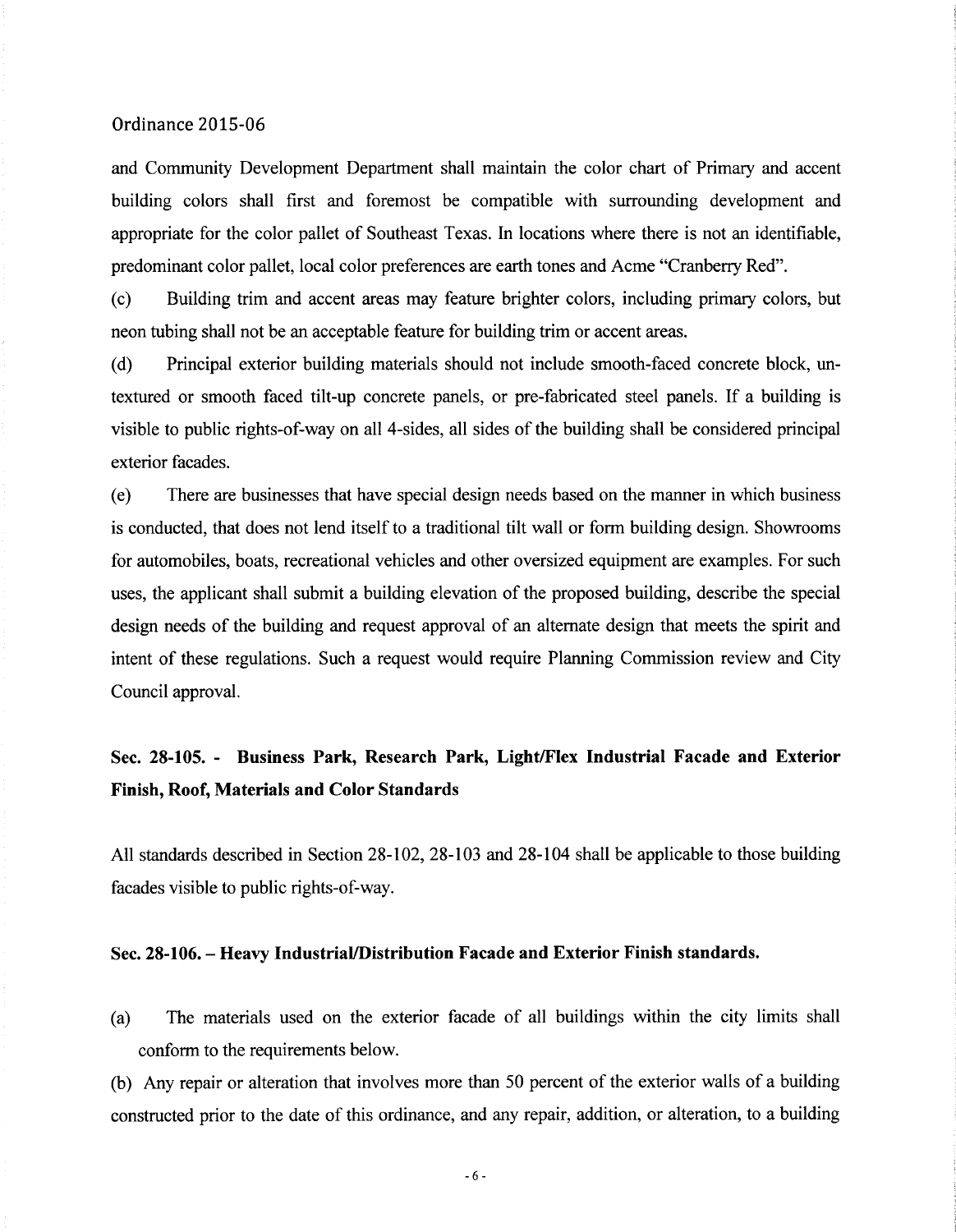constructed after the date of this ordinance from which this section derives], must comply with this article

(c) Minimum exterior wall standard for any industrial building front or side facade adjacent to, or visible from a major thoroughfare or any portion of said building directly abutting residential development shall include a minimum of 25 percent masonry or brick, or other materials specified in Section 28-104. Upon satisfying the 25% premium material requirement, other finishing materials may include 26-gauge R-Panel with a 30-year color warranty, stone brick veneer, tilt wall, decorative or textured concrete block, split face block, stucco, and EIFS (exterior insulation and finish systems), or any of the others materials listed in Section 28-104. On facades that do not face rights-of-way or neighborhoods, these building finish requirements shall not be applicable.

- 1 All nonconforming structures must come into compliance with the above standards whenever any repair or alteration that involves more than 50 percent of the exterior walls of a building constructed prior to the date of this ordinance, and any repair, addition, or alteration, to a building constructed after the date of this ordinance from which this section derives], must comply with this article.
- (2) Corrugated galvanized sheet metal is not allowed and any R-panels less than 26 gauge are not allowed
- 3 The use of architectural insulated metal wall panel products applications and design is acceptable on all base industrial developments. Colors, articulation and design shall satisfy the spirit and intent of these regulations on those facades readily visible from public rights of-way and residential developments. Applications of this material greater than 50% of any facade building facade facing a street right-of-way or residential neighborhood, the use of the material shall be subject to Planning Commission review and City Council approval When considering these products, the architectural metal wall panel product that is proposed to be utilized as an exterior building finish must be articulated, not have an unfinished metal or hardy plank appearance and must enhance the overall design of the building. The City may reject the use of this material if the overall appearance of the building in which the material is proposed will not satisfy the spirit and intent of these design regulations. For facades not visible to public rights-of-way or residential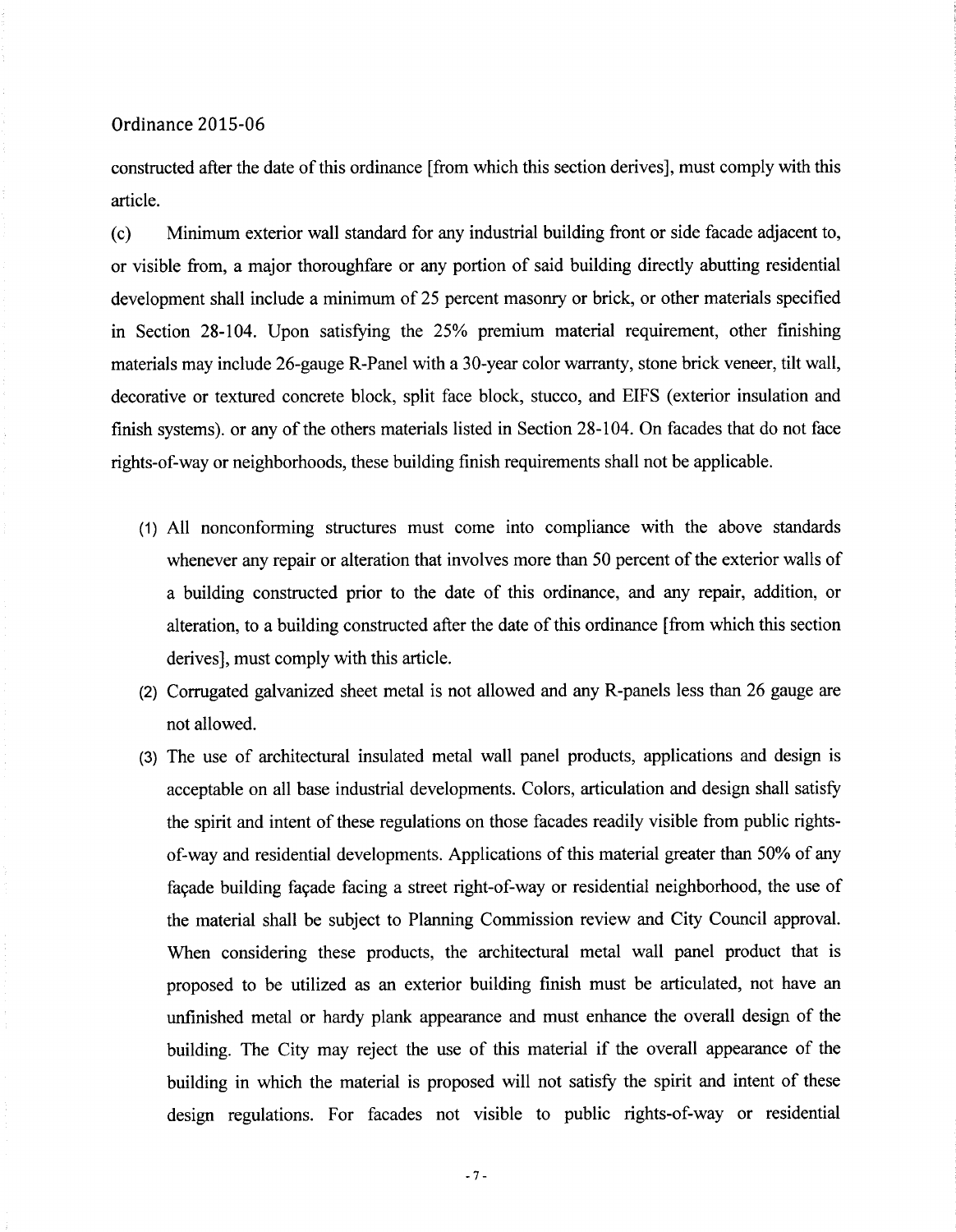neighborhoods the use of this product is acceptable and is encouraged to enclose heavy industrial operations and processes

- 4 In the case of an industrial operation but that is principally comprised of major heavy industrial structures, such as, but not limited to, oil storage tanks, foundries and the like, shall not be subject to these design requirements. If such an operation has a front office, only that building, and any other building that is visible from a public right-of-way, is subject to these design requirements, be applicable to industrial.
- (5) In the case of an industrial use that is completely screened from public right-of-way or residential views due to screening, landscaping or large buffer, that operation shall not be subject these design requirements.

## Sec. 28-107. – Self-Service Storage Facility Facade and Exterior Finish standards.

(a) Self-service storage facilities are a unique use with respect to building design. When designed with consideration to blending into the city with a mix of screening and design attributes, this use is appropriate on many commercial corridors and in some instances in close proximity to neighborhoods The unique attribute of many of these buildings is that typically only a small portion of the facility may be visible to a public right-of-way or an adjoining neighborhood. In those instances, those portions of the building visible to the public right-of-way, or an adjoining neighborhood, should be designed to the commercial building design standards of this chapter. Other portions of the building that are not visible to the public can be screened or designed to the industrial use standards of this chapter

b In order to determine the appropriate level of building design and screening to achieve the spirit of this chapter, a site plan and building elevations should be submitted for staff review. The Director shall review the site plan for conformity to the following standards. If the applicant and City cannot agree on an appropriate mix of building design screening and site plan design to address the intent of these regulations, an applicant may appeal the decision of the Director to the Planning Commission, and if necessary to the City Council.

(c) Special Requirements for Self-Storage Facilities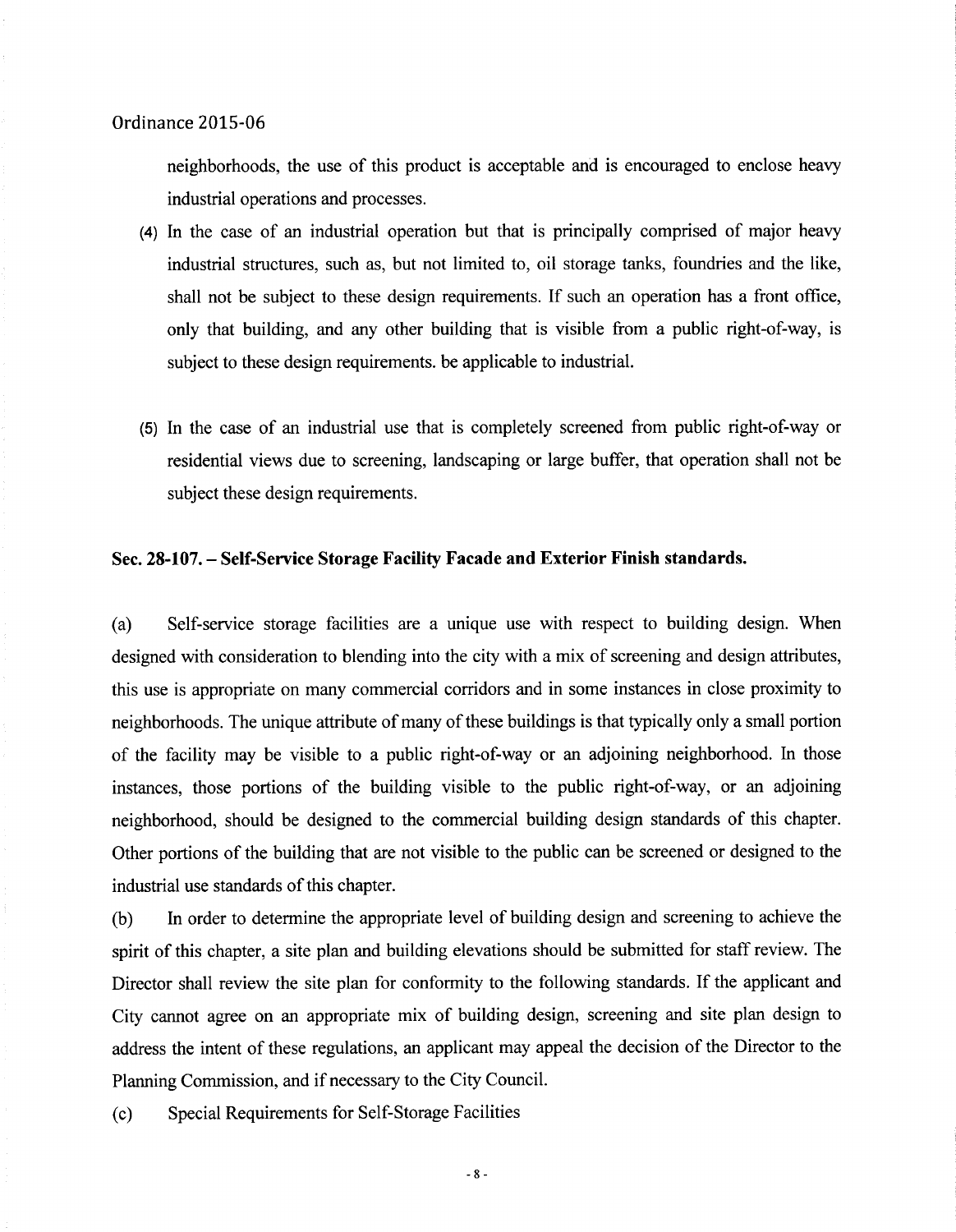(1) Screening Required: No building shall be located so that the door of the self-storage unit faces the street unless screening is constructed along the entire length of the building, said screening to be in the form of:

> A <sup>a</sup> screening fence is constructed in accordance with requirements of the Sealy City Code

> $(B)$  an opaque and evergreen landscape hedge with a height of 6 $^{\circ}$  at the time of planting

> (C) another building located between the self-storage units and the street; or

D such other screening that may be approved by the Commission upon application of the developer or owner.

(2) Required Facade Materials: The sides of all self-storage unit buildings that face a street and/or an abutting residential property shall have exteriors that comply with the building design requirements of this chapter for commercial buildings. The elevations are not required to comply with the roof standards of the commercial standards, except for the screening roof top equipment from right-of-way views, but may include those elements in the project design to achieve the intent of this chapter

3 Driveways All driveways must be designed to accommodate appropriate fire fighting vehicles and be approved by the Fire Marshal

(4) Overhead doors: External overhead doors shall not directly face a residential property or a public right-of-way, unless the said overhead door is screened from view

(5) Outdoor Storage: When adjacent to public rights-of-way or residential properties, buildings shall be oriented in a manner, or screened in manner, where outdoor storage is not visible from public rights-of-way or residential views."

Section 4. Repealer. All ordinances or parts of ordinances, or resolutions, official or unofficial policies, or practices inconsistent or in conflict herewith, are, to the extent of such inconsistency or conflict, hereby repealed.

9